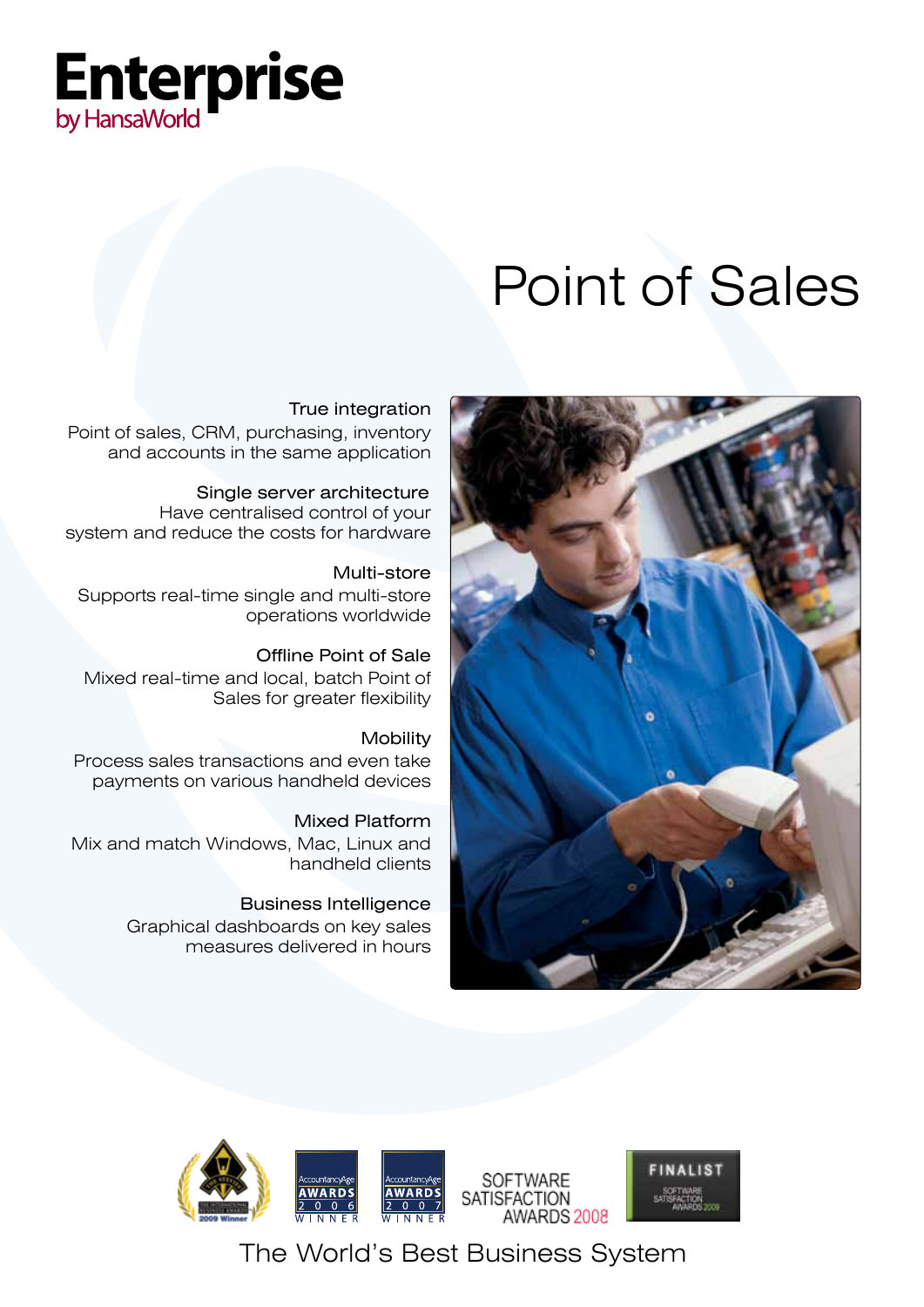# Automate point of sale processes and gain powerful insights to help you deliver superior customer service

HansaWorld Enterprise is ideal for a retail Point of Sale environment. This fully integrated system links your front office point of sales system directly to your back office operations. Access the relevant data real-time, or offline if required.

#### Hardware setup

HansaWorld Enterprise is ideal for a Point of Sale environment (POS), such as a shop. HansaWorld Enterprise is loaded onto a PC connected to the network, which acts as the till. Various POS devices can be connected to the PC and used for data entry or output by HansaWorld Enterprise:

#### Barcode scanners

HansaWorld Enterprise accepts data entry for any field from a barcode scanner, including stock codes, commercial barcodes, and serial numbers.

#### Receipt printers

HansaWorld Enterprise is best set up to print to these printers using escape sequences. Document layout is customisable.

#### Cash drawers

HansaWorld Enterprise can issue escape sequences to open a cash drawer when printing receipts.

#### Intelligent keyboards

Programmable keyboards allow one or more series of keystrokes to be preprogrammed, so a series of HansaWorld Enterprise commands can be performed at the touch of a single key.

Keyboards can be used in this way for data entry (instructing HansaWorld Enterprise to add a particular piece of data into a

specific field), for printing, opening a cash drawer, and moving on to the next transaction.

*"It was important for us that the selling process in the system would be quick and foolproof. It was important that the system was very user friendly, that it's almost impossible for users to make any errors. I am happy that we have achieved these goals with HansaWorld Enterprise." Alan Bekhor, Bekhor Offices*

#### Touchscreen monitors

Touchescreens provide faster data entry in predictable environments with few items, particularly food and beverage stores.

#### Credit card processing machines

HansaWorld Enterprise can be interfaced to software used to run these machines, removing the need for rekeying of amounts.

# Customer Data Collection

Retail is a fast-moving environment, and so capturing customer details must be as quick as possible. In many cases, you will not want to capture customer address details - HansaWorld Enterprise supports configuration of a default customer with, for example, cash terms on a tax-inclusive price list.

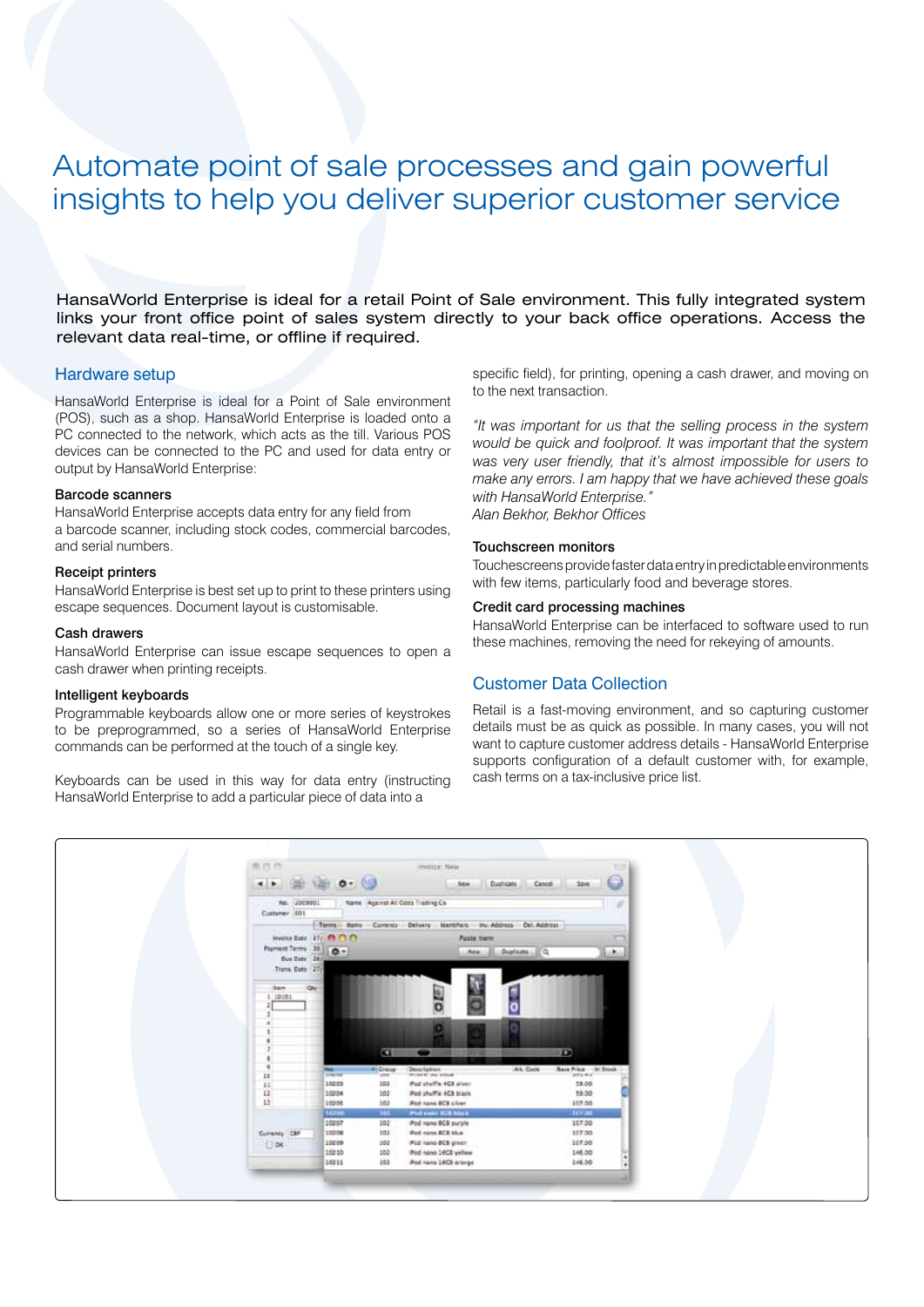The power of HansaWorld Enterprise's integrated approach becomes apparent when you need to capture customer details. If you have dealt with the customer before (whether or not you have sold to them), you can find their details with a couple of keystrokes, and bring in automatically their payment terms, address details and pricing details.

If the customer is unknown to you, it is possible to enter their details quickly from the invoicing screen. In some countries, interfacing to postcode addressing software can further speed up this process, and help to eliminate errors.

# **Pricing**

Each customer can be given a price list, for setting their unit prices, and/or a discount matrix (for setting a percentage discount). Price lists can be tax-inclusive or exclusive, and set in any currency. Promotional price lists can be configured, that apply only for a given date range. Prices can be set in this way for all items in the database, or for any individual items or groups of items. Customers can be given "customer-specific" variations to a price list without needing to create a completely new price list. Prices and discounts can also be made dependent on the quantity of an item that is sold.

*"With HansaWorld Enterprise we have dramatically reduced training time for retail operations by 75%." Robert Ruigrok, CompNow*

# Cash, Credit Cards, Gift Vouchers

Payment terms will principally be cash, but can be any of the other terms in the database. For example, you may have trade customers that occasionally pick up their own items rather than requesting delivery and who want to be invoiced. These terms can be overridden for each transaction - for example if the above trade customer feels like paying cash anyway. Sales Ledger entries will be created automatically where payment in full has not been received.

*"We need to have a good view about the overall operation and sales data in stores, and with HansaWorld Enterprise's wide area networking capabilities we can log in from anywhere and get a birds eye view of all the showrooms real-time." Ghassan Bendali, iStyle*

For cash transactions, HansaWorld Enterprise will support multiple payment methods even on the same transaction, such as when a customer pays partly with one or more credit cards and partly in cash. Also cashback transactions may be required, and these are calculated automatically.

At the end of a shift, you enter a summary of payments received, split by payment type, and HansaWorld Enterprise reports on the comparison between takings booked and received.

In many countries HansaWorld Enterprise offers internet services supporting automatic credit card processing.

HansaWorld Enterprise also allows you to issue gift vouchers, and track who these were sold to. Gift vouchers can be redeemed as just another payment method, although serial numbers are verified at the same time to ensure the voucher is legitimate.

HansaWorld Enterprise also supports deposit taking, both on a discretionary basis and as a percentage of the total invoice. Items rung through on the till can be shipped subsequently to the customer.

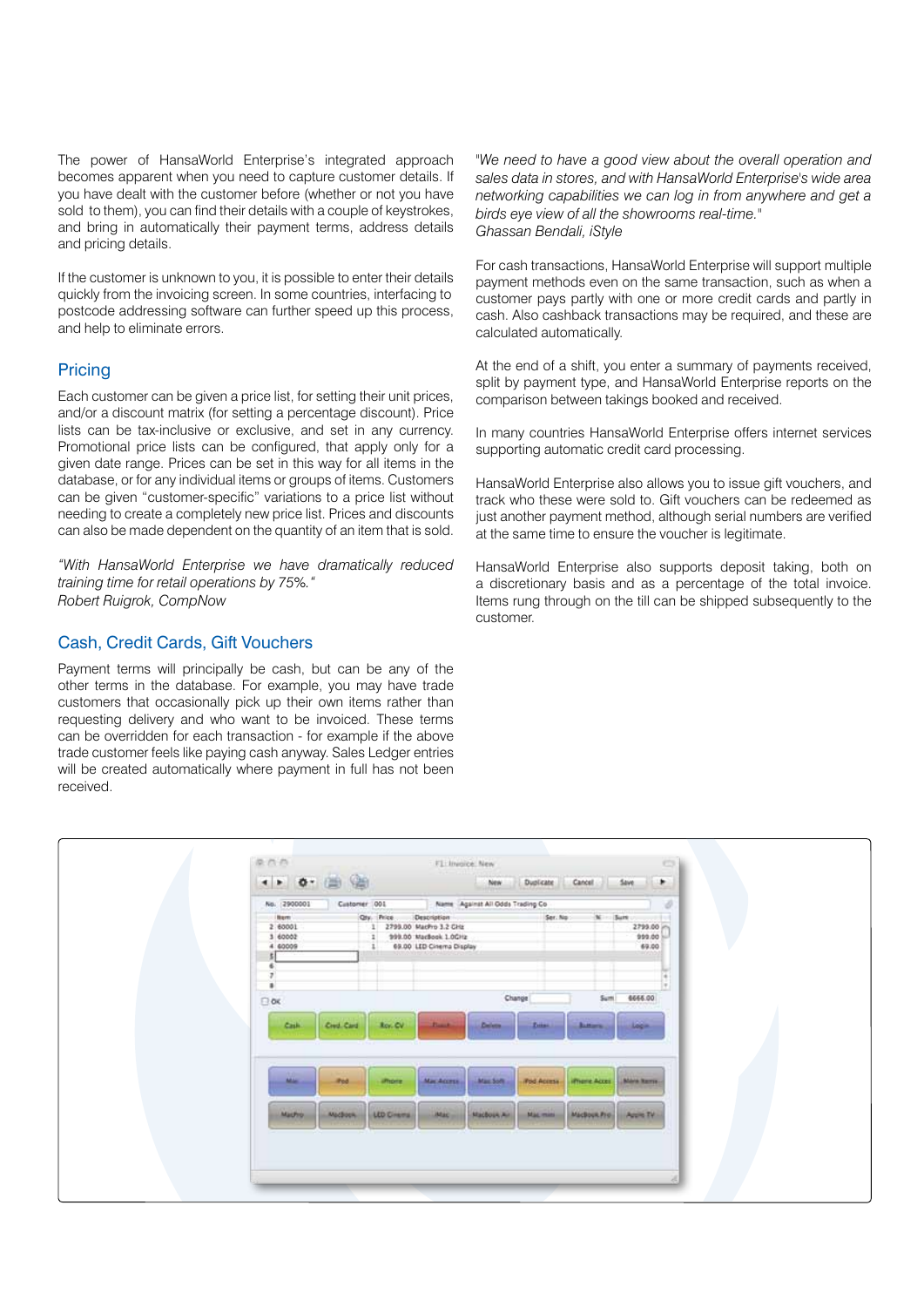# **Stock**

HansaWorld Enterprise has a fully integrated stock system. Refer to HansaWorld Enterprise and Stock and Warehousing and HansaWorld Enterprise and Purchasing for more details. Stock elements that can be unusual in other POS systems include:

- serial number tracking
- ability to take cash while issuing stock later (whether for customer collection or despatch)
- multiple locations, and multiple positions at each location (for easier stock discovery)
- detailed and automated stock counting features
- multiple stock valuation methods
- support for consignment stock
- extensive reporting on sales, margins, item histories, warranties and much more.

# Interface and Searches

Careful thought has been given to the user interface to ensure ease of use coupled with rapid data capture. Examples include:

- cursor movement to mandatory fields only
- item warnings to assist users
- user-definable buttons, at multiple levels
- access to all other parts of the integrated database

It's vital in many POS environments to have quick searches to find data, in particular customers and items. HansaWorld Enterprise supports searches on any string, with drill-through from lists of matching entries onto the point of sales invoice. Items can be given multiple classifications, and then selected by moving through multiple level menus. You can select using Coverflow - touchscreen or mouse-driven selections of pictures of your stock items.

# Real-time or Batch

HansaWorld Enterprise is a real-time, fully integrated system. Many of the POS users will want to benefit from this, by keeping stock control figures in real-time.

HansaWorld Enterprise's unique design allows use over wide-area networks, including slow speed networks, without the requirement for expensive, complex third-party software. As a result HansaWorld Enterprise is particularly simple to deploy real-time across multiple sites, allowing you to query stock in alternative locations where necessary.

*"HansaWorld Enterprise has allowed us to merge information from all of our different locations into one database by each shop connecting to the central server directly." Ilze Neihofere, Aproagrade*

Some companies may feel insecure working real-time across multiple sites, and will prefer to use HansaWorld Enterprise's routines for uploading data from remote locations to the server these can be run at any regularity, not just the traditional overnight method. This "batch" method also provides a fallback for real-time users, should the network connection go down for any reason.

# Queue Busting

In particularly busy retail locations, you may benefit from HansaWorld Enterprise's ability to run on mobile devices such as Windows CE barcode scanners, or Apple's iPod Touch/iPhone. Use barcodes or touchscreen to enter items purchased, and then print to wireless network printers.

| 10:57 AM<br><b>Jul Carrier #</b>         | 10:56 AM<br><b>IN CATTAR  TIP.</b><br><b>NATIONAL</b><br>nvoice                                                         | AM Carrier . TO  11:10 AM<br>≕<br><b>COLOR SHOP</b><br>NONCTO<br>Installated Probase (PTIRKS 1128)                                                                                                                                                                                                                                                                                                                                                                                                                                                                                                                                                                                                                              |
|------------------------------------------|-------------------------------------------------------------------------------------------------------------------------|---------------------------------------------------------------------------------------------------------------------------------------------------------------------------------------------------------------------------------------------------------------------------------------------------------------------------------------------------------------------------------------------------------------------------------------------------------------------------------------------------------------------------------------------------------------------------------------------------------------------------------------------------------------------------------------------------------------------------------|
| <b>Neil</b><br><b>Fitable!</b><br>Module | Science, SJ<br>No. 99694001<br>East. 009                                                                                | <b>Nota Rock Springer</b><br>Page system announce<br>Lost Readlism: 10-Midlism<br><b>Band Bringer</b><br><b>Business Andrew</b><br><b>All antimetic</b><br><b>Paterney to series science</b>                                                                                                                                                                                                                                                                                                                                                                                                                                                                                                                                    |
|                                          | Horn / Apend M Ohio Traders Co.<br>25.00<br>12121<br>٠<br>۰<br>Transiston index<br>$V$ 4740<br>MHTS<br>ø<br>Theoderiche | <b>Road Argentian</b><br><b>Lake</b><br><b>Big</b><br>Linker.<br>1 2 106.00<br>Terri Addition<br>$_{\rm ext}$<br>. pat-<br>$\frac{1}{2}$<br>THERE IS NOW CONTINUES.<br>Total .<br>m.<br>198.01<br>$-0.44$<br>414<br>Seni Vites<br>нинийни<br><b>AssessinaBeau</b><br>Sec  pas lik<br>4.05<br>legal "ships fibrate.com<br><b>Sec.</b><br>430<br>Says Teacher<br>See Details<br>48<br><b>ALL</b><br>Sept. Mix.<br>tas<br>Jan Walls<br>$^{44}$<br>State - Global Christmas Ville<br>÷<br>times have<br>to:<br>Transferenced<br>tel:<br>Toyota, Assetsor<br><b>And</b><br>Batanto alcosa.<br>m<br><b>RIGHT</b><br><b>Bakerbacker for Researchi</b><br>Sales at Cher Harrison<br>$\overline{\phantom{a}}$<br>w<br>Gost or Devolkenzi |
| <b>Enterprise</b>                        | 15.30 Sec. 87.00 Inc.<br>128.75<br>tax<br><b>STATISTICS</b><br><b>THE</b><br>۰                                          | $\overline{a}$<br>Same in farmy<br>$\frac{4}{3}$<br>$\equiv$<br>Ratz, Post Bornt<br>$-$<br>Andersons<br>$+10.05$<br>$-1285-6$<br><b>Tring Sales</b><br>Exist of Water<br>(M. Fathwell Role)<br>Ä<br>146<br>H.<br>date."<br>Fortune: 2244<br>m.<br>Failum Sena<br>20 Future Vol.                                                                                                                                                                                                                                                                                                                                                                                                                                                 |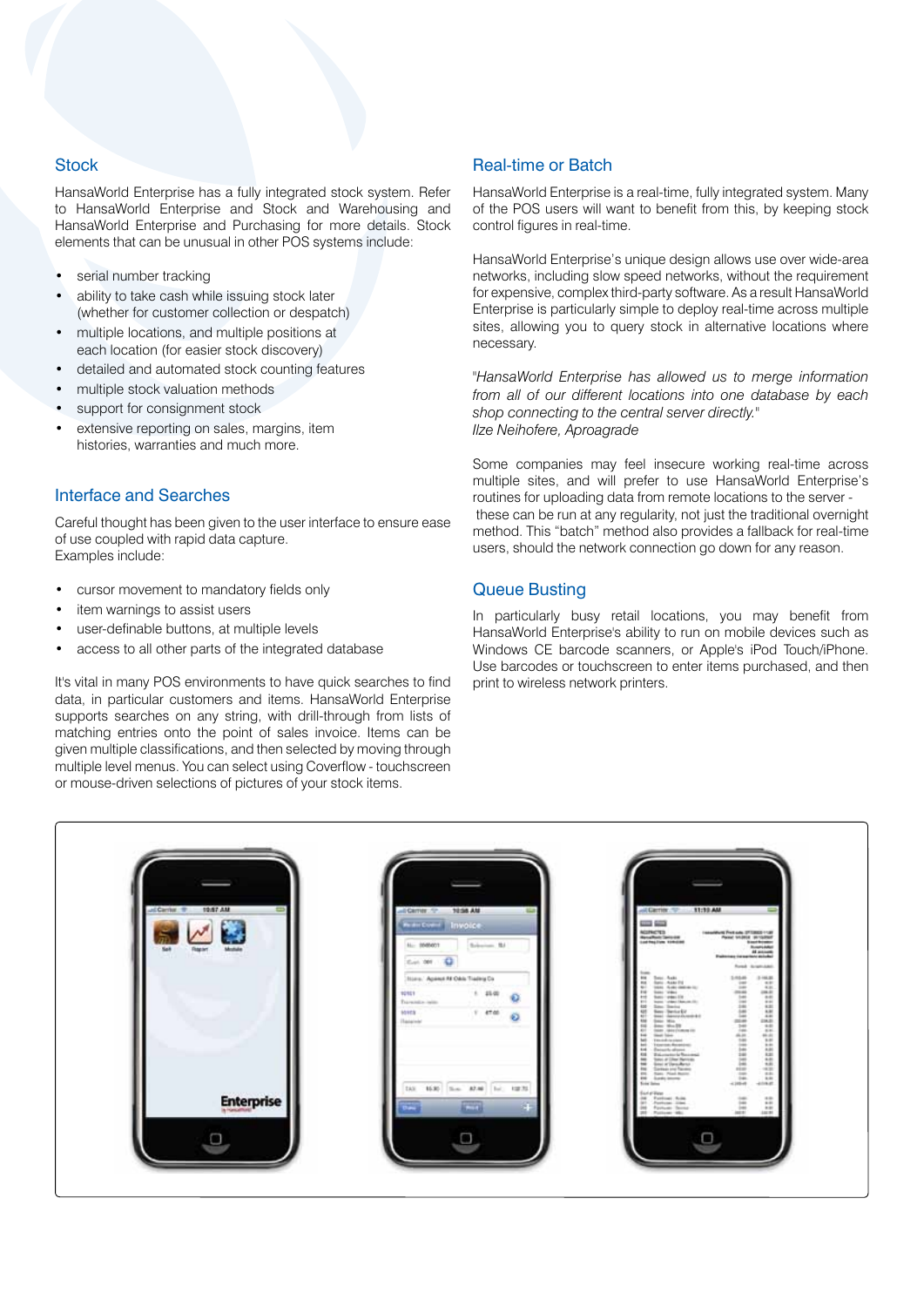# Interaction with the HansaWorld Enterprise database

Point of Sales is a module fully integrated with all other parts of the HansaWorld Enterprise database. Many interactions are possible, promoting key efficiencies, in particular:

#### **Accounts**

Depending on your choice of real-time or batch, you get either realtime or batch accounting entries as well. Either way, you eliminate the need for any rekeying or building of expensive interfaces, and you can navigate between relevant transactions with single keystrokes.

#### **Stock**

Again depending on your choice of real-time or batch, you get either real-time or batch stock control entries as well, across all your multiple locations. These figures are simply queried from point of sales entries.

#### Purchasing

It's easy to query when to expect delivery of items out of stock, and store managers have many tools to assist them with purchasing (if they place orders directly on suppliers) or with requisitioning (if there is central purchasing).

#### Customer Relationship Management (CRM)

If you capture data about your customers at point of sale, then it's straightforward to target mailshots on a regular basis - for example, it takes around a minute to create an emailshot to all customers profiled as interested in your most expensive product and who have not bought it yet.

#### Document management

Any file can be attached to any record in the HansaWorld Enterprise database. Most frequently this will be pictures attached to the Item record - both to assist with data entry and for printing onto invoices.

# Other vertical modules

As HansaWorld Enterprise is a single, integrated database, it's natural for the POS user to be able to make sales or entries in other parts of the system - subject to access rights. The most frequent such entries include service orders (repairs), raising of maintenance contracts and sales of implementation services.

*"When we close for the day, the Cash Up report makes it easy to balance the cash."*

*Frank-Steinar Pedersen, Eplehuset*

|                                               |                |                                   | Cash Up Report |       |         |                                         | $\bigcirc$                                            |
|-----------------------------------------------|----------------|-----------------------------------|----------------|-------|---------|-----------------------------------------|-------------------------------------------------------|
| $\sqrt{2}$<br>≘.<br>Q                         |                |                                   |                |       |         |                                         |                                                       |
| <b>Cash Up Report</b><br>HansaWorld Demo Ltd. |                |                                   |                |       |         | HansaWorld, Print date: 27/7/2009 11:33 | Period 27/7/2009 : 27/7/2009<br>Machine: 1<br>Drawer: |
| Event                                         | When           | Comment                           |                |       | Cash in | Cash out                                | Balance                                               |
| Open. Balance                                 | 27/7/2009      |                                   |                |       |         |                                         | 0.00                                                  |
| POS Inv.                                      | c              | <mark>Contr</mark><br>Credit Card |                |       | 196.46  |                                         | 196.46                                                |
| <b>POS Inv.</b>                               | x              |                                   |                |       | 168.11  |                                         | 364.57                                                |
| Total<br>Open Session                         |                |                                   |                |       | 364.57  | 0.00                                    | 364.57                                                |
| <b>Item Group</b>                             | Name           |                                   |                | Quant |         | Sales Incl. VAT                         | VAT                                                   |
| <b>AUDIO</b>                                  | Audio Products |                                   |                | 16.00 |         | 364.56                                  | 54.29                                                 |
| Sum                                           |                |                                   |                | 16.00 |         | 364.56                                  | 54.29                                                 |
| Sales Incl. VAT                               |                | 364.56                            |                |       |         |                                         |                                                       |
| Sum Std Rate                                  |                | 54.29                             |                |       |         |                                         |                                                       |
| <b>Total VAT</b>                              |                | 54.29                             |                |       |         |                                         |                                                       |
| End Balance                                   |                | Pay Mode                          | Open. Balance  |       | Cash in | Cash out                                | Balance                                               |
|                                               | 듩              | Cash                              | 0.00           |       | 196.46  |                                         | 196.46                                                |
|                                               |                | <b>Credit Card</b>                | 0.00           |       | 168.11  |                                         | 168.11                                                |
|                                               |                |                                   |                |       |         |                                         | 364.57                                                |